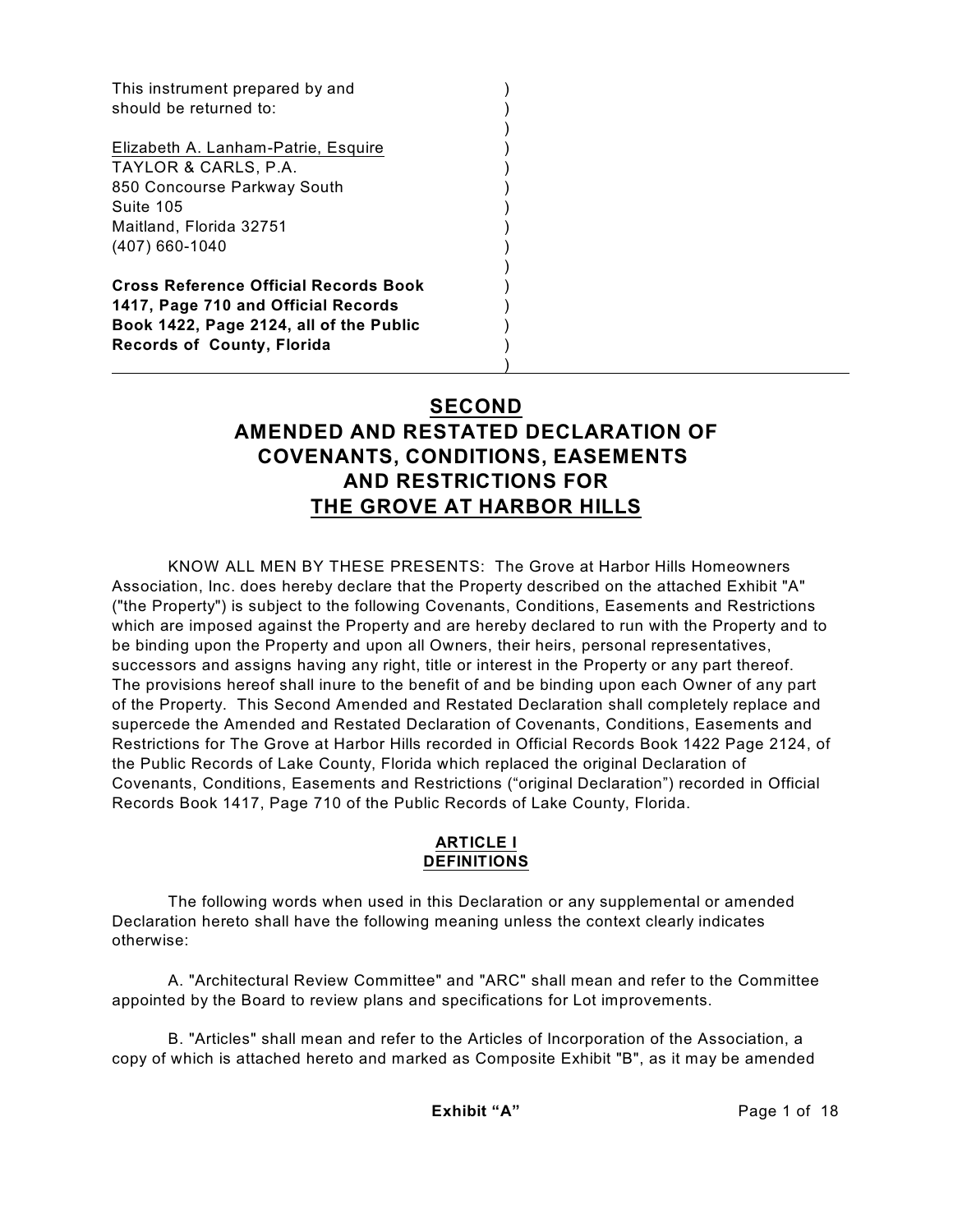from time to time.

C. "Assessments" shall mean and refer to the Annual, Special and Individual assessments which may be imposed and collected by the Association.

D. "Association" shall mean and refer to The Grove at Harbor Hills Homeowners Association, Inc., a Florida not-for-profit corporation, its successors and assigns.

E. "Board" or "Board of Directors" shall mean the board of directors of the Association, elected pursuant to the Articles and By-Laws. Members of the Board shall be referred to as "Directors".

F. "By-Laws" shall mean and refer to the By-Laws of the Association, a copy of which is attached hereto and marked Exhibit "C", as it may be amended from time to time.

G. "Common Area" shall mean all real property (including improvements thereto), if any, owned by the Association for the common use and enjoyment of the Owners under this Declaration.

H. "Declarant" or "Developer" shall mean and refer to Harbor Hills Development, L.P. d/b/a Harbor Hills Development, Ltd., its successors and assigns.

I. "Declaration" shall mean and refer to this Second Amended and Restated Declaration of Covenants, Conditions, Easements and Restrictions for The Grove at Harbor Hills, as it may, from time to time, be amended.

J. "Design Review Criteria" and "DRC" shall mean and refer to the manual entitled "Design Review Criteria" promulgated by the Board of Directors, as amended from time to time, containing the development standards for the Property.

K. "The Grove at Harbor Hills" shall mean and refer to the Property that is platted as THE GROVE AT HARBOR HILLS and as depicted on the plat recorded at Plat Book 37, Page 40 in the Public Records of Lake County, Florida.

L. "Institutional Mortgagee" shall mean a state or federal bank, savings and loan association or service company, a mortgage corporation, insurance company, real estate investment trust, union pension fund or an agency of the United States Government, F.N.M.A., FHA/VA or any other lender generally recognized as an institutional-type lender, or Declarant and any related entity or person to Declarant, holding a mortgage on a Lot.

M. "Lot" shall mean a platted, residential Lot shown upon a Plat of the Property recorded in the Public Records of Lake County, Florida.

N. "Member" shall mean and refer to every Owner of a Lot in the Grove at Harbor Hills. Membership shall be appurtenant to and may not be separated from ownership of any Lot in The Grove at Harbor Hills.

O. "Owner" shall mean and refer to the record Owner of fee simple title to a Lot whether it is one or more persons, a Trust, firms, associations, corporations, or other legal entities of fee simple title to a Lot. The term "Owner" shall not mean or refer to any lessee or mortgagee of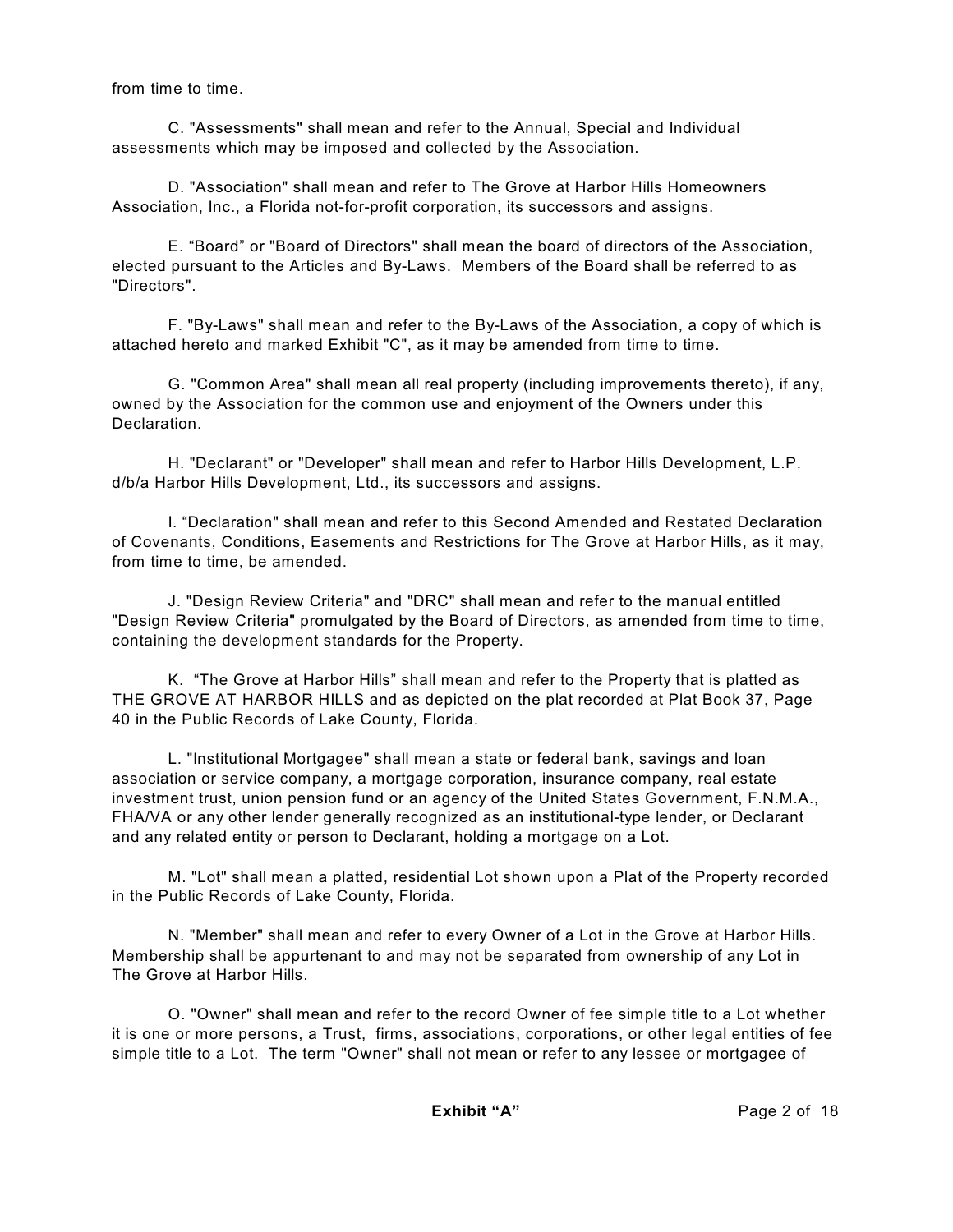P. "Plat" shall mean and refer to the plat recorded in Plat Book 37, Page 40 of the Public Records of Lake County, Florida, and amendments thereto and replats thereof.

Q. "Property" shall mean and refer to all of the real property described on the attached Exhibit "A" and denoted "The Grove at Harbor Hills Property" which has been developed as a residential subdivision known as The Grove at Harbor Hills, and such additions thereto, as may thereafter be brought within the jurisdiction of the Association.

R. "Rules and Regulations" shall mean the rules, regulations, and policies which may be adopted by the Board from time to time by resolution duly made and carried.

S. "Surface Water or Stormwater Management System" means a system which is designed and constructed or implemented to control discharges which are necessitated by rainfall events, incorporating methods to collect, convey, store, absorb, inhibit, treat, use or reuse water to present or reduce flooding, overdrainage, environmental degradation, and water pollution or otherwise affect the quantity and quality of discharges from the System as permitted pursuant to Chapters 40C-4, 4OC-4O, or 4OC-42, Florida Administrative Code.

#### **ARTICLE II PROPERTY RIGHTS**

2.1. Lots. Each Lot within the Property shall be subject to fee simple ownership. It is the intent of the Association that each Lot will be improved with one single family conventional site-built dwelling which shall comply with the requirements of the DRC. Modular homes and mobile home are specifically prohibited. Each dwelling shall include a garage adequate to house, at a minimum, two passenger vehicles. No carports are permitted. Only one dwelling may be placed on any one Lot.

2.1.1 Maintenance of the Lot and the improvements to the Lot shall be the responsibility of the Lot Owner. Lot Owners must keep all lawns, shrubs bushes and trees maintained. Owners of each undeveloped Lot shall be responsible for mowing that Lot. Further, all Owners shall maintain any improvements on their Lots, specifically including, but not limited to, their dwellings, pools, fences, etc.

2.1.2 In the event of damage or destruction of any exterior wall, roof, eave, or other exterior surface, the Owner shall, at the Owner's expense, within thirty (30) days after the damage or destruction, repair the damage or cause it to be repaired. Such repairs shall be completed within seventy-five (75) days after the damage or destruction. Provided, however, that if the damage is so extensive that repair is impractical, then the Owner shall clear the Lot of debris in a timely manner not to exceed seventy-five (75) days. Further provided, however, that the Association shall have the absolute right, in its sole discretion, to grant extensions to the time periods set forth herein if it deems it so necessary and such extensions shall not be unreasonably withheld.

2.1.3 Title to each Lot is conveyed together with, and Developer hereby grants to each Owner of a Lot and to their guests, lessees and invitees as an appurtenance to the ownership of fee simple title interest to said Lot and subject to this Declaration, the Articles, By-Laws and the Rules and Regulations, a perpetual non-exclusive easement for ingress and egress over,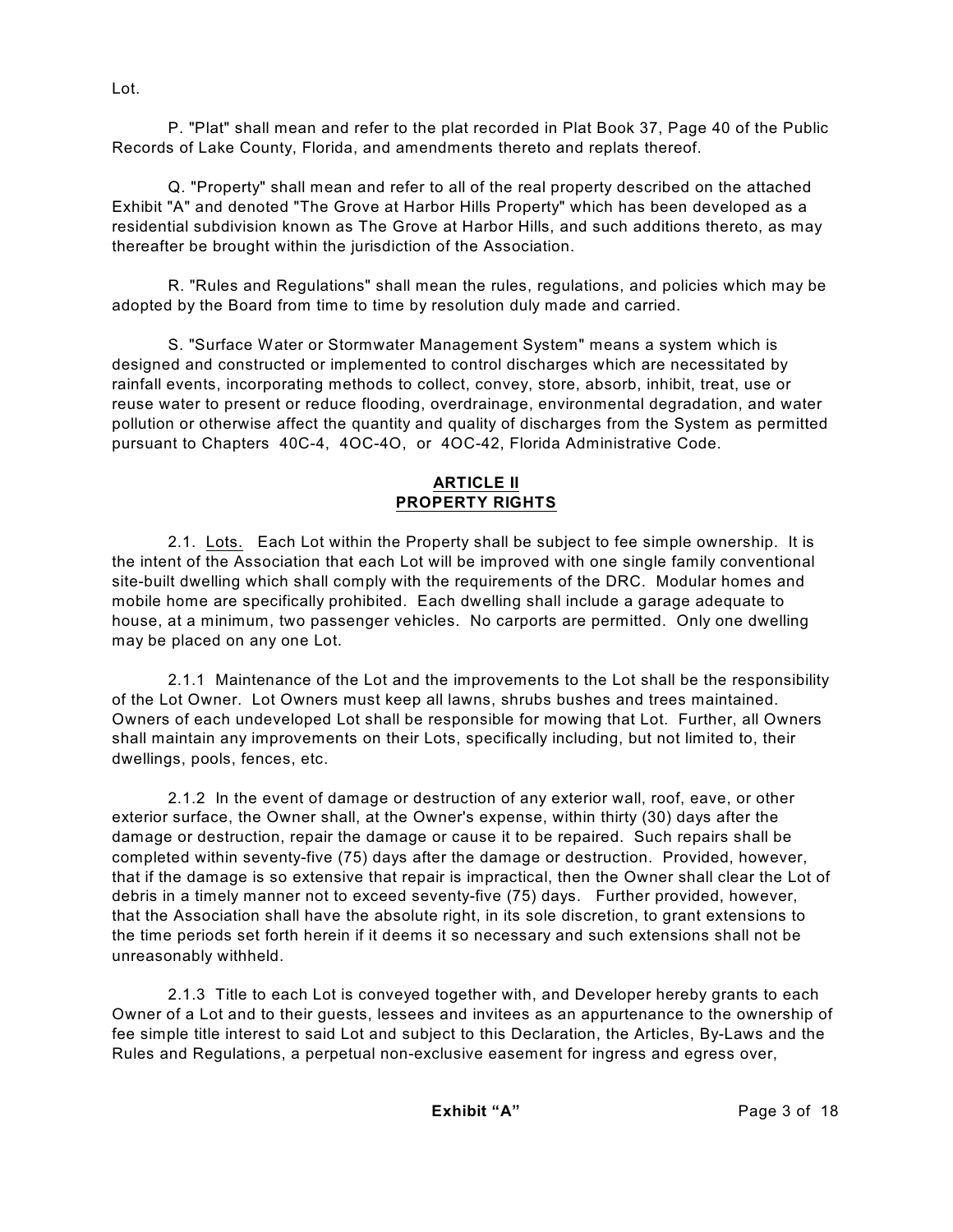across and through the Common Area and/or the roadways as shown on the Plat ("Roadways") and a perpetual non-exclusive easement for the use and enjoyment of the Common Area. Any Owner may delegate, in accordance with the By-Laws, his/her right of enjoyment, and other rights set forth herein, in and to the Common Area and improvements thereon to the Members of his/her family, his/her tenants, or contract purchasers, provided the foregoing actually reside on the Owner's Lot.

2.2 Easements. All property in The Grove at Harbor Hills is subject to the following easements which are created for the benefit of the persons and entities hereinafter described:

2.2.1 Surface Water or Stormwater Management System Easement. The Association shall have a perpetual non-exclusive easement over all areas of the Surface Water or Stormwater Management System for access to operate, maintain or repair the system. By this easement, the Association shall have the right to enter upon any portion of any Lot which is a part of the Surface Water or Stormwater Management System, at a reasonable time and in a reasonable manner, to operate, maintain or repair the Surface Water or Stormwater Management System as required by the St. John's River Water Management District Permit. Additionally, the Association shall have a perpetual non-exclusive easement for drainage over the entire Surface Water or Stormwater Management System. No person shall alter the drainage flow of the Surface Water or Stormwater Management System, including buffer areas or swales, without the prior written approval of the St. John's River Water Management District. Title to the Lots shall be conveyed together with a non-exclusive and perpetual right of the Lot Owners to utilize the stormwater drainage and water retention system of the Property for the drainage and water runoff from their Lots. The stormwater drainage and water retention system is hereby declared to be Common Area. The drainage easements are depicted on the Plat of the Property.

The Developer has constructed a drainage swale upon each Lot for the purpose of managing and containing the flow of excess surface water, if any, found upon such lot from time to time. Each Lot Owner, including builders, shall be responsible for the maintenance, operation and repair of the swales on the Lot. Maintenance, operation and repair shall mean the exercise of practices, such as mowing and erosion repair, which allow the swales to provide drainage, water storage, conveyance or other stormwater management capabilities as permitted by the St. John's River Water Management District. Filling, excavation, construction of fences or otherwise obstructing the surface water flow in the swales is prohibited. No alteration of the drainage swale shall be authorized and any damage to any drainage swale, whether caused by natural or human-induced phenomena, shall be repaired and the drainage swale returned to its former condition as soon as possible by the Owner of the Lot upon which the drainage swale is located.

Developer reserves the right to modify or expand the stormwater system and the right to grant easement rights to additional entities and property owners and the right to increase the burden upon the drainage easement to accommodate any alterations and additions to the project design of the Property, if same should be approved by the St. John's River Water Management District.

Developer hereby declares that the drainage easement dedicated herein is dedicated in favor of all Owners, the Developer, and the Association. Title to the Lots shall be conveyed subject to and together with this easement.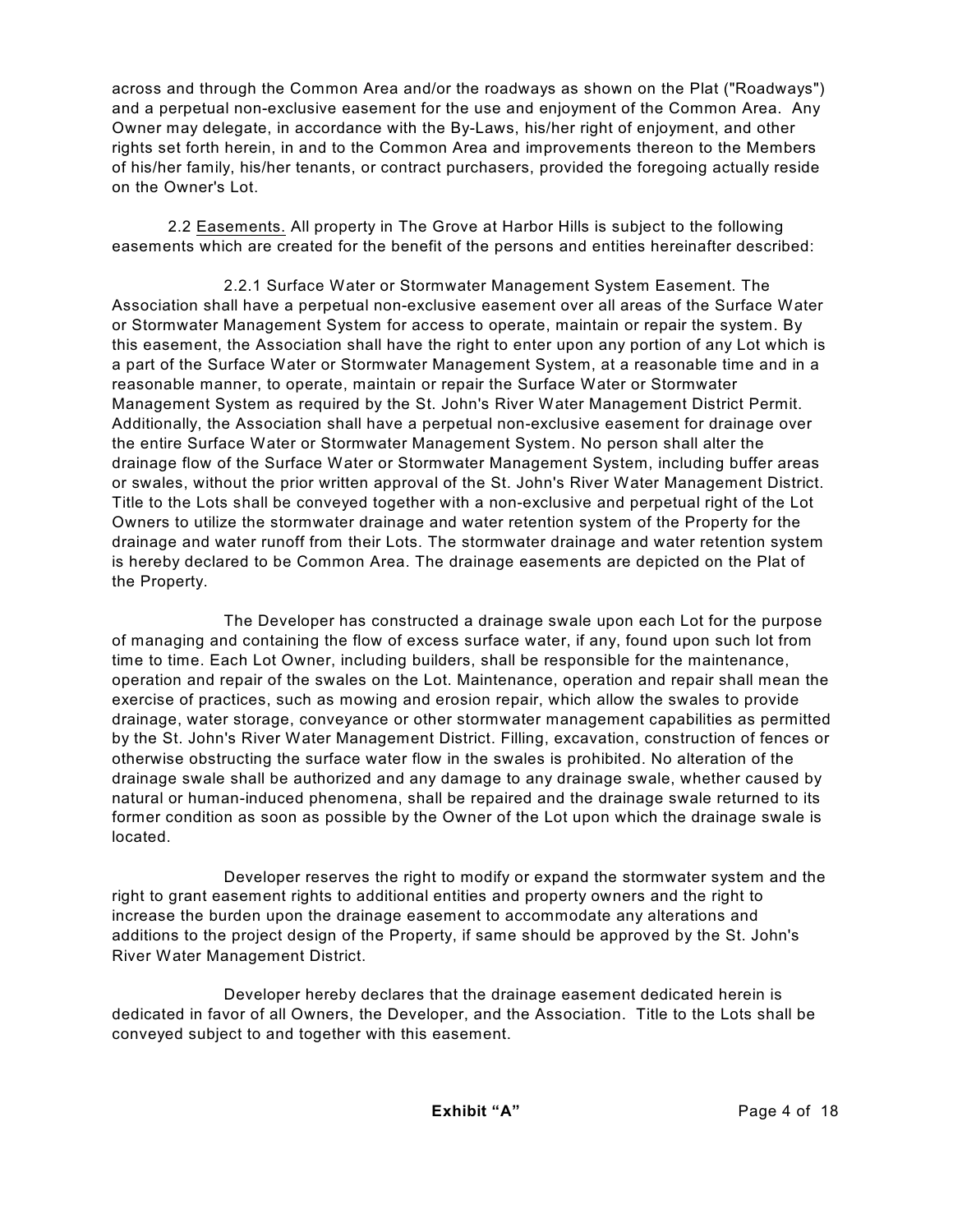2.2.2 Utilities. The Developer reserves to itself, its successors or assigns, and hereby subjects the Property to a perpetual easement for the purpose of maintaining, installing, repairing, altering and operating sewer lines, water lines, water works, sewer works, force mains, lift stations, water mains, sewer mains, water distribution systems, sewage disposal systems, effluent disposal systems, pipes, wires, electric transmission lines, power lines, siphons, valves, gates, pipelines, cable television service, electronic security systems and all machinery and apparatus appurtenant thereto to all of the foregoing as may be necessary or desirable for the installation and maintenance of utilities servicing all Lots and servicing the Common Area. All such easements shall be the size, width and location as Developer, in its sole discretion, deems best, but placed in a location so as to not unreasonably interfere with the use of any improvements which are now, or will be, located upon the Property.

2.2.3 Easement in favor of Developer. Developer hereby reserves an easement across the Property for itself, its agents, employees, successors and assigns, to maintain and carry on such facilities and activities as may be reasonably required, convenient or incidental to the completion, improvement and sale or development of the Property, including without limitation: (a) the installation, operation and maintenance of sales offices, signs, and other marketing materials; and (b) the replatting of the Property to accommodate changes in the development plan; and (c) the right to construct, install and maintain utilities including electrical, gas, sewer, water, cablevision, telecommunication equipment and the like to serve the Property; and (d) a nonexclusive easement for ingress and egress and utilities over, upon and across the entrance road to the Property to permit Developer to utilize same as an access drive to Developer's contiguous property.

2.2.4 Service Easement. Developer hereby grants to delivery and pickup services, school buses, governmental agents, United States mail carriers, representatives of electrical, telephone, cable television and other utilities authorized by the Developer, its successors or assigns to service the Property, and to such other persons as the Developer from time to time may designate, the nonexclusive, perpetual right of ingress and egress over and across the Common Area and Roadways, if not included in the Common Area, for the purposes of performing their authorized services and investigation. This easement is not intended to grant to the Members of the general public the unrestricted right to access the Property.

2.2.5 Easements to County. Developer grants to Lake County the right of ingress and egress over and across the Common Area and Roadways, if not included in the Common Area, as is necessary to provide fire, police, emergency and other County services.

2.2.6 Easement in favor of Golf Course. The Developer hereby reserves an easement in favor of the owner of Harbor Hills Golf and Country Club, its successors and assigns, and all Members, employees, agents, guests and invitees, a non-exclusive easement over, upon and across those portions of the Common Area and Lots which are contiguous to the golf course, for the purpose of allowing golfers to retrieve their golf balls, provided such golfers are allowed to walk upon such Lots and Common Area and are not empowered to drive their golf carts upon such Lots and Common Area in their efforts to retrieve their golf balls.

2.2.7 Easement in favor of the Association. A perpetual non-exclusive easement across each Lot for the purpose of maintaining the Common Area is granted to the Association.

2.2.8 Landscape Easement and Easement of Encroachment. The Plat depicts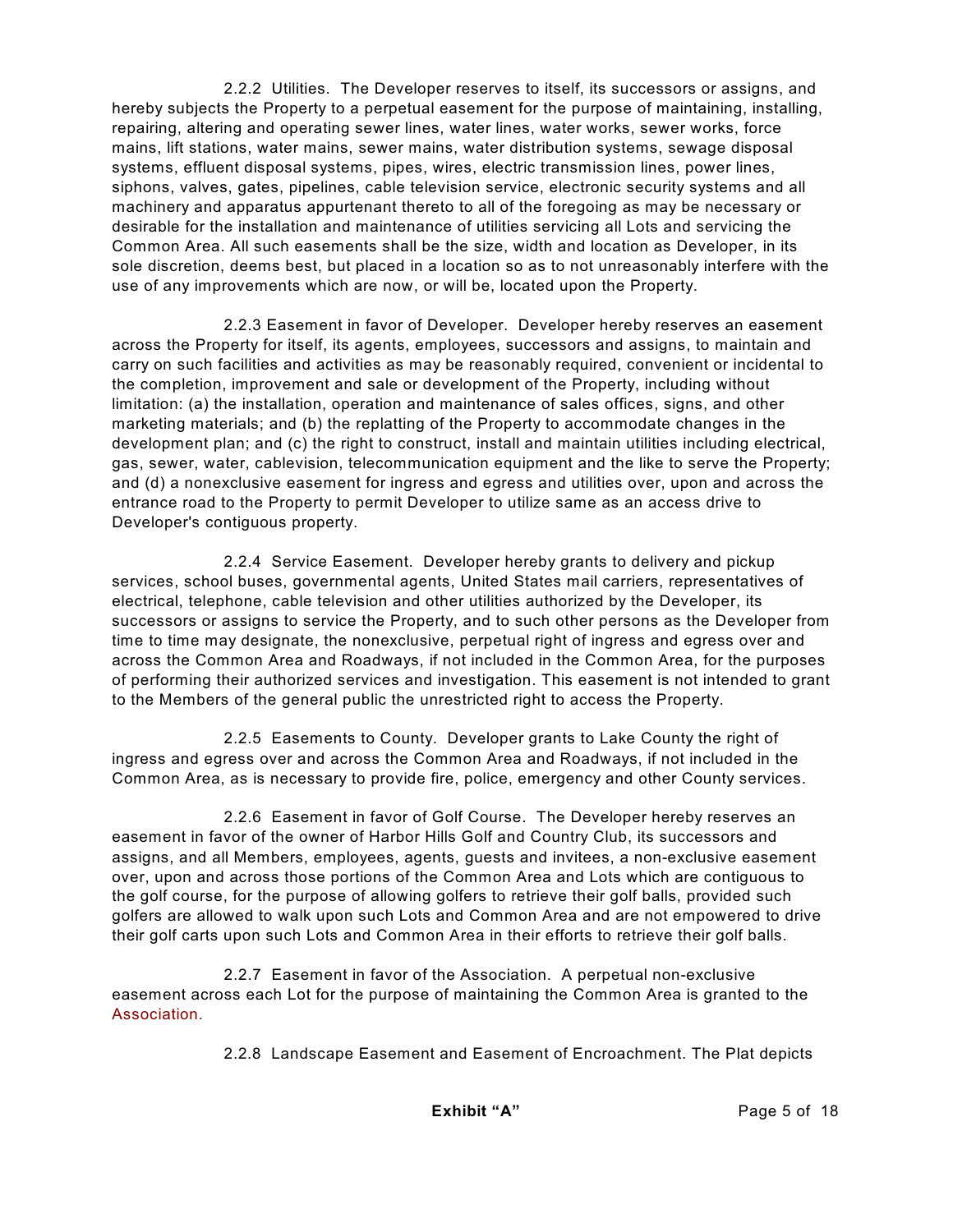landscape easements in portions of the Property. The landscape easements are reserved in favor of the Association which has maintenance responsibility for such areas. An Easement is granted to the Association and to the Declarant to permit the encroachment of any structures which may be located on a Lot at the time of conveyance of title to the Lot. This easement of encroachment will permit the continued existence and maintenance of structures erected by the Developer such as neighborhood entry signs and structures, community mailbox centers, signage structures, irrigation equipment, and such other structures which are constructed by Developer for the service or enhancement of The Grove at Harbor Hills and its residents.

2.2.9 Golf Cart Easement. The design of the Property includes golf cart lanes within the paved portions of the Roadways. An easement to provide access from The Grove at Harbor Hills to Harbor Hills Golf and Country Club has been dedicated on the Plat. The use of golf carts within the Roadways and easement area is permitted, subject to Rules and Regulations promulgated by the Board of Directors.

2.3 Common Area. Every Owner shall have a right and easement of enjoyment in and to the Common Area, which shall be appurtenant to and which shall pass with the title to every Lot subject to the right of the Association to dedicate or transfer all or any part of the Common Area to any public agency, authority or utility for such purposes and subject to such conditions as may be agreed upon by the Members. No such dedication or transfer shall be effective unless two-thirds of the Members, voting in person or by proxy at a duly called annual or special meeting, approve such dedication or transfer by a vote, at an annual or special meeting.

Any Owner may delegate, in accordance with the By-Laws, his/her right of enjoyment to the Common Area to the Members of his/her family, his/her tenants, or contract purchasers who reside on his/her Lot.

2.3.1 There are no recreational facilities included within the Common Area of the Property.

2.3.2 The Common Area of the Property includes: water retention areas, access restriction device, landscaping, roadways, and other property which is typical to residential subdivisions.

2.3.3 The roadways of the subdivision are private, will not be dedicated to the county and will be maintained and owned by the Association.

2.3.4 Title to the Common Area was conveyed to the Association by the Developer, as recorded in the Public Records of Lake County, Florida.

2.3.5 The right of every Owner to utilize the Common Area is subject to the right of the Board of Directors of the Association to control and regulate the use of any roadways within The Grove at Harbor Hills. Such control and regulation may include, but shall not be limited to, the posting of stop signs, the construction of speed control devices, the posting of signs, the enactment of any other necessary traffic and parking regulations which may be promulgated under the Rules and Regulations of the Association from time-to-time. The Association is authorized to enforce all traffic and parking regulations in the manner determined by the Board to be appropriate. The fact that such restrictions on the use of the Roadways shall be more restrictive than the laws of any state or local government having jurisdiction over The Grove at Harbor Hills shall not make such restrictions unreasonable.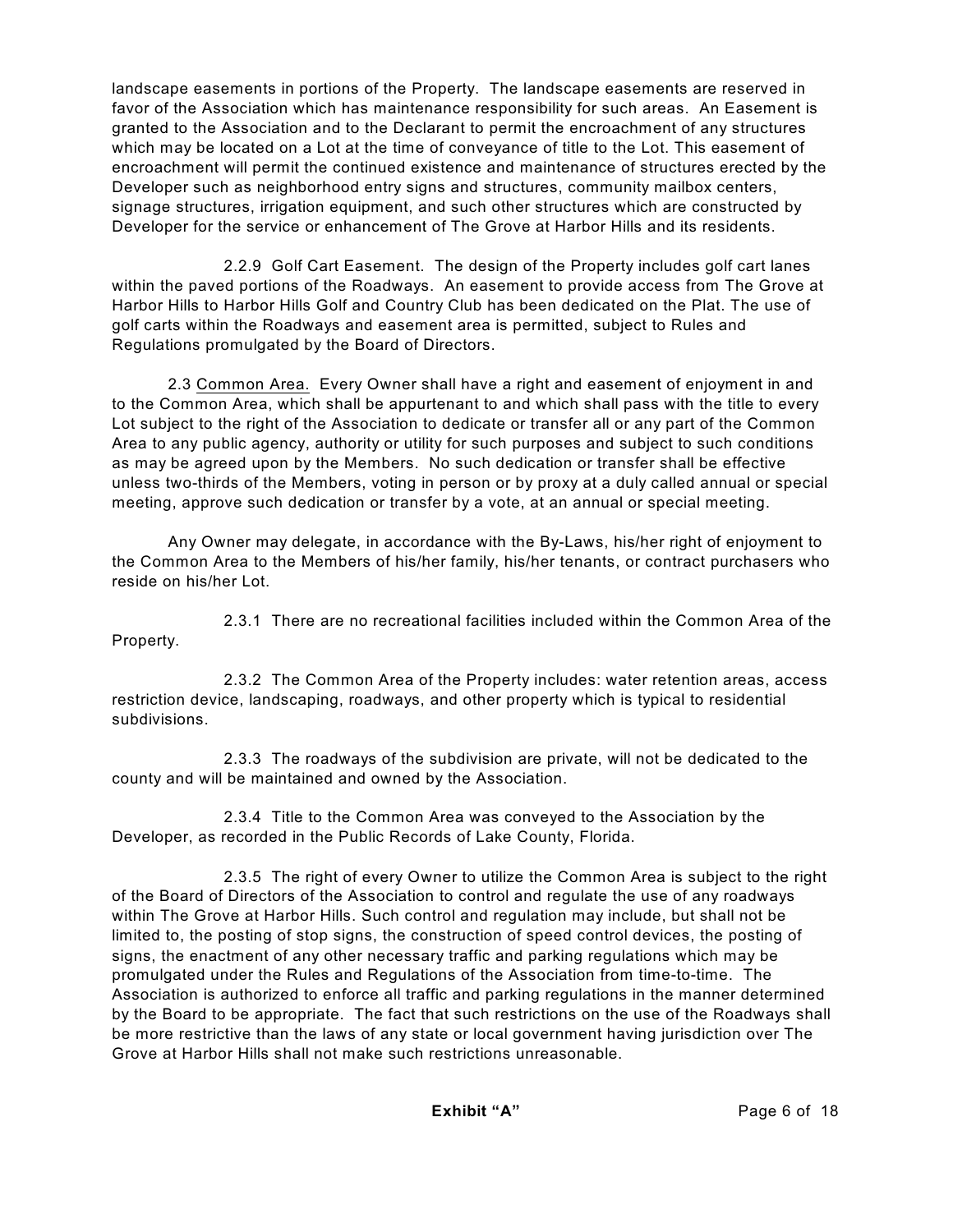2.3.6 The right of every Owner to utilize the Common Area is further subject to the following:

2.3.6.1. Rules and Regulations. The right of the Association, by and through the Board of Directors, to promulgate and enforce Rules and Regulations respecting the use of the Common Area or any portions thereof.

2.3.6.2. Fees. The right of the Association to charge reasonable fees for the use of the Common Area as set by and through its Board of Directors from time to time.

2.3.6.3. Suspension of Rights. The right of the Association to suspend the right to use the Common Area by any Owner, his/her family members, tenants, guests, licensees, contractors, subcontractors, and agents for any infraction by an Owner, his/her family members, tenants, guests, licensees, contractors, subcontractors, and agents of this Declaration, the Articles, the By-Laws or of the Association's published Rules and Regulations. However, such suspension shall not absolve the Owner from paying any Assessment, or other fees, costs, and expenses and no suspension may occur without first complying with such notice and hearing guidelines as are required by Florida law. Notwithstanding the above, no suspension of Common Area use rights may impair the right of an Owner to have vehicular and pedestrian ingress to and egress from their Lot, including, but not limited to, the right to park so long as such rights are exercised in accordance with all Rules and Regulations.

2.3.6.4. Easements. Except for the transfer or dedication to a public agency, authority or utility, as set forth above, the Board of Directors has the power to grant easements upon, over, across through and under the Common Area without Owner approval.

## **ARTICLE III THE ASSOCIATION**

3.1 Membership in the Association. Declarant has formed the Association which is a Homeowner's Association to which every Lot Owner shall be a Member.

Membership in the Association shall be determined by title to a Lot. If title to a Lot is held by more than one person, each record title holder shall be a Member. An Owner of more than one Lot shall be entitled to one membership for each Lot owned. Each membership shall be appurtenant to the Lot upon which title it is based and shall be transferred automatically by conveyance of that Lot. Members shall be entitled to one vote for each Lot owned.

# 3.2 Responsibilities of the Association.

3.2.1 The Association shall have all the powers of a not-for-profit corporation organized under the laws of the State of Florida, subject only to such limitations upon the exercise of such powers as are expressly set forth in the Articles, the By-Laws or this Declaration, and as provided by law. The Association shall have the power to do any and all lawful things which may be authorized, assigned, required or permitted to be done by this Declaration, the Articles, the By-Laws and Florida law, and to do and perform any and all acts which may be necessary or proper for, or incidental to, the exercise of any of the duties or powers of the Association for the benefit of the Owners and for the maintenance, administration and improvement of The Grove at Harbor Hills and as otherwise provided herein.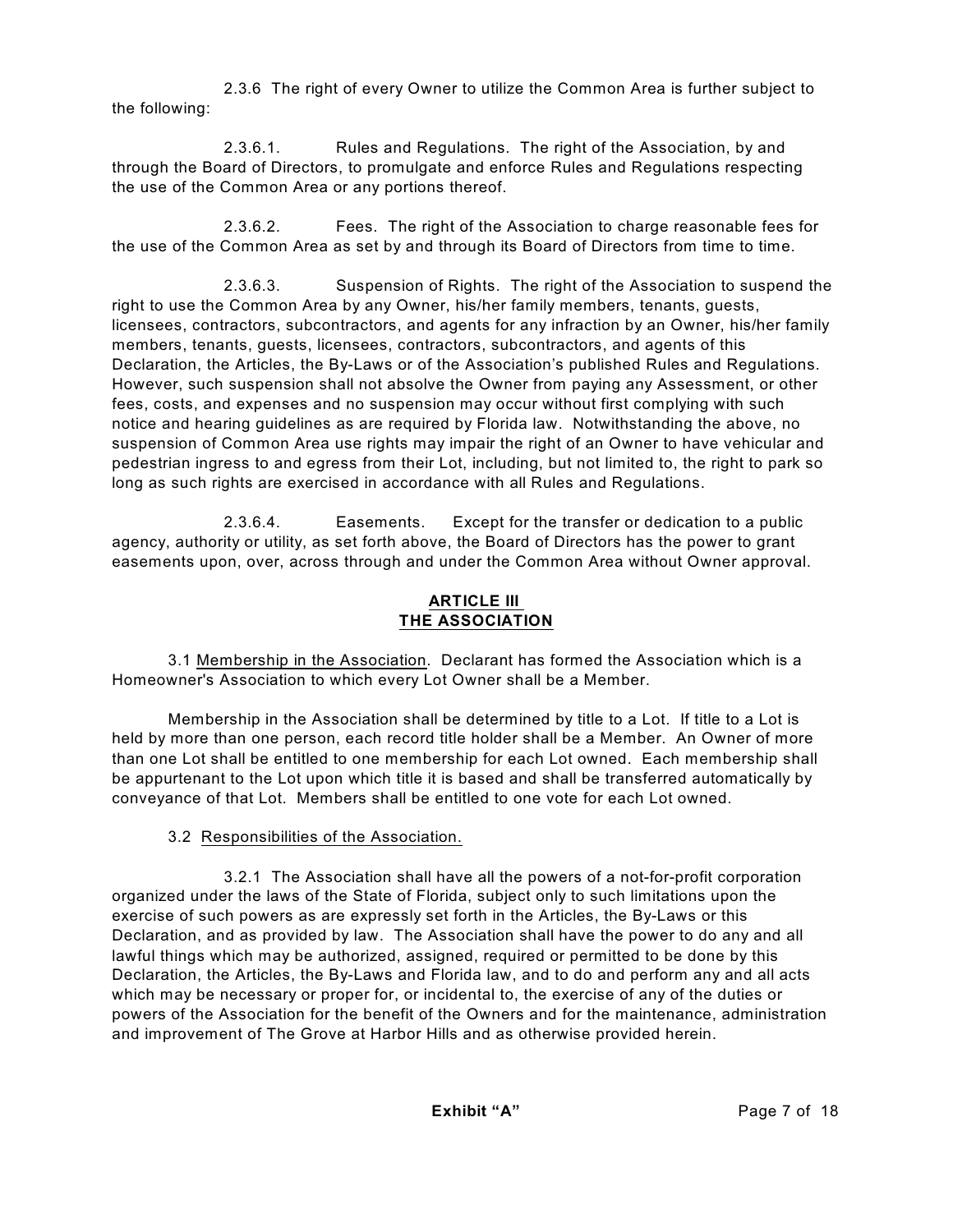3.2.2 The Association is formed for the purpose of managing and maintaining the easements, for which it is responsible as elsewhere stated herein, and operating, servicing, maintaining, repairing, replacing and improving the Common Area. The Association shall use funds made available through an assessment program hereinafter described for the purpose of managing, maintaining, repairing, replacing and improving the areas under the control and ownership of the Association.

3.2.3 The Association shall be responsible for the maintenance, operation and repair of the Surface Water or Stormwater Management System. Maintenance of the Surface Water or Stormwater Management System shall mean the exercise of practices which allow the systems to provide drainage, water storage, conveyance or other surface water or stormwater management capabilities as permitted by the St. John's River Water Management District. Any repair or reconstruction of the Surface Water or Stormwater Management System shall be as permitted or, if modified, as approved by the St. John's River Water Management District.

#### **ARTICLE IV ASSESSMENTS**

4.1 The Grove at Harbor Hills. Developer has designed and planned the Plat of the Property to include Lots and Common Areas. The Common Areas are set aside for the benefit of the Lot Owners. The Common Areas will be operated and maintained by the Association. The cost of operating, maintaining, repairing, replacing and improving the Common Areas will be paid by the Lot Owners. The payment will be collected in the form of maintenance Assessments, which shall be equally divided among all the Lots.

4.2 Creation of Lien and Personal Obligation. Each Owner of any Lot by acceptance of a Deed or other instrument of conveyance therefore is deemed to covenant and agree to all of the provisions, covenants, conditions, easements and restrictions of this Declaration and to promptly pay all Assessments imposed by the Association. The Assessments, together with interest, late fees, costs of collection and reasonable attorney's fees shall be a charge on and a continuing lien upon the Lot against which the Assessment is made and said lien shall relate back to the filing of the original Declaration. Each such Assessment, together with interest, late fees, costs of collection and reasonable attorney's fees shall also be the personal obligation of each person or entity who was an Owner of the Lot at the time the Assessment first became due and payable and the Owner's heirs, successors, personal representatives and assigns.

4.3 Purpose of the Assessment. The Assessments shall be used to maintain the Common Areas of the Property including the maintenance of the private streets, the access restriction device and the easements, for which the Association is responsible, and shall be used to pay for taxes, governmental assessments, and insurance for the Common Area, costs to obtain labor, services, equipment, materials, management, and the necessary supervision therefore, and for all other expenses incurred by the Association for its performance of the obligations imposed hereunder.

Assessments shall also be used for the maintenance and repair of the Surface Water or Stormwater Management System including, but not limited to, work within retention areas, drainage structures and drainage easements.

A portion of the Assessments may be used to establish reserve accounts for the periodic maintenance, repair and replacement of improvements to portions of the Property which are the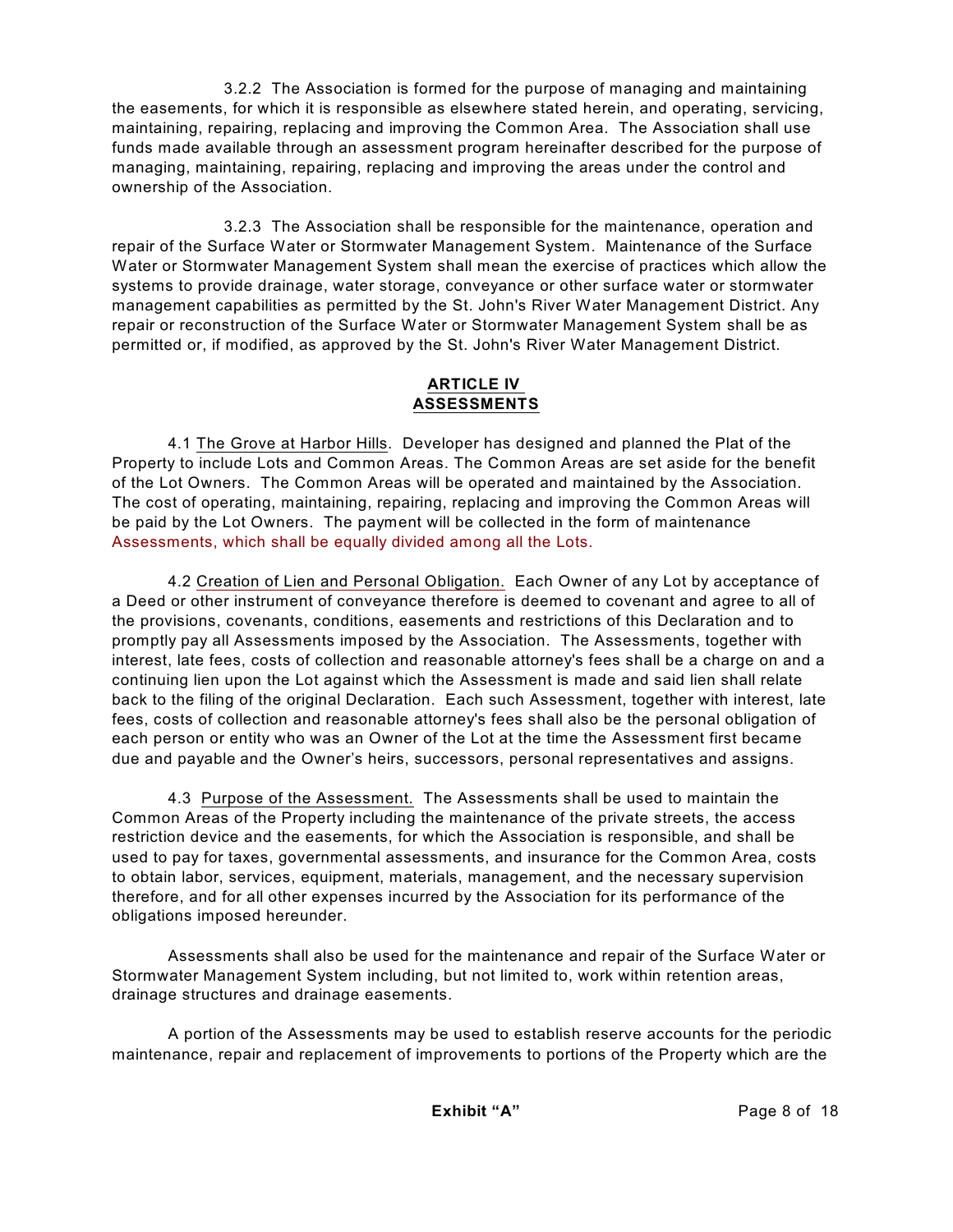responsibility of the Association. Any funds set aside for reserves must be so reflected on the annual operating budget, must be placed in a separate account and may not be used for payments of day-to-day operating expenses.

4.4 Annual Assessments. The Board of Directors of the Association shall prepare an annual operating budget reflecting the estimated revenues and expenses for that year and reflecting the estimated surplus or deficit as of the end of the current year. The Board of Directors shall provide written notice of the amount of the Assessment and the date of commencement thereof to each Owner not less than thirty (30) days in advance of the initial due date thereof. If Annual Assessments are not determined by the Board of Directors as required, the Assessments shall be presumed to be in the amount of the last prior Assessments, and monthly (or quarterly) installments on the Assessments shall be due upon each installment payment date until changed by amended Assessments.

4.4.1 Rate of Annual Assessment and Payment Schedule. Every Lot shall be assessed at an equal rate. Such equal rate shall be determined by dividing the Assessment by a fraction, the numerator of which is one and the denominator of which is number of Lots in The Grove at Harbor Hills at the time the Assessment is enacted. The Annual Assessment may be paid in monthly or quarterly installments as determined by the Board. A budget showing all Assessments and costs shall be created by the Board and made available to all Members as required by Florida law.

4.4.2 The Annual Assessment may be increased each year not more than 5% above the Annual Assessment for the previous year by the Board without a vote of the membership.

The Annual Assessment may be increased above 5% of the previous year's Annual Assessment by a vote of two-thirds (2/3) of the Members who are voting in person or by proxy, at a meeting duly called for this purpose.

4.5 Special Assessments. Upon the vote of two-thirds (2/3) of the Voting Members of the Association who are voting in person or by proxy, at a meeting called for this purpose or at the Annual Meeting with proper written notice to all Members, the Association may levy a Special Assessment as deemed necessary by the Association. Such Special Assessments shall be repaid in one year or less, in installments as established by the Association. Every Lot shall be assessed at an equal rate. Special Assessments may be collected and enforced in accordance with the provisions hereof with respect to enforcement and collection of any other Assessment.

4.5.1 In the event of a catastrophic event, the Special Assessment and any costs accrued to it may be repaid over a period longer than one year, if so authorized by the Board.

4.6 Individual Assessments. The Association is empowered to impose an Individual Assessment upon any Owner whose use or treatment of the Property or their Lot is not in compliance with the provisions of this Declaration, the Articles, the By-Laws and the Rules and Regulations duly enacted by the Association, or whose action or inaction increases the maintenance costs to the Association above that which would result from compliance by the Owner by complying with the provisions of this Declaration, the Articles, the By-Laws and the Rules and Regulations of the Association. The amount of such Individual Assessment shall be equal to such costs incurred and may be enforced in accordance with the provisions hereof with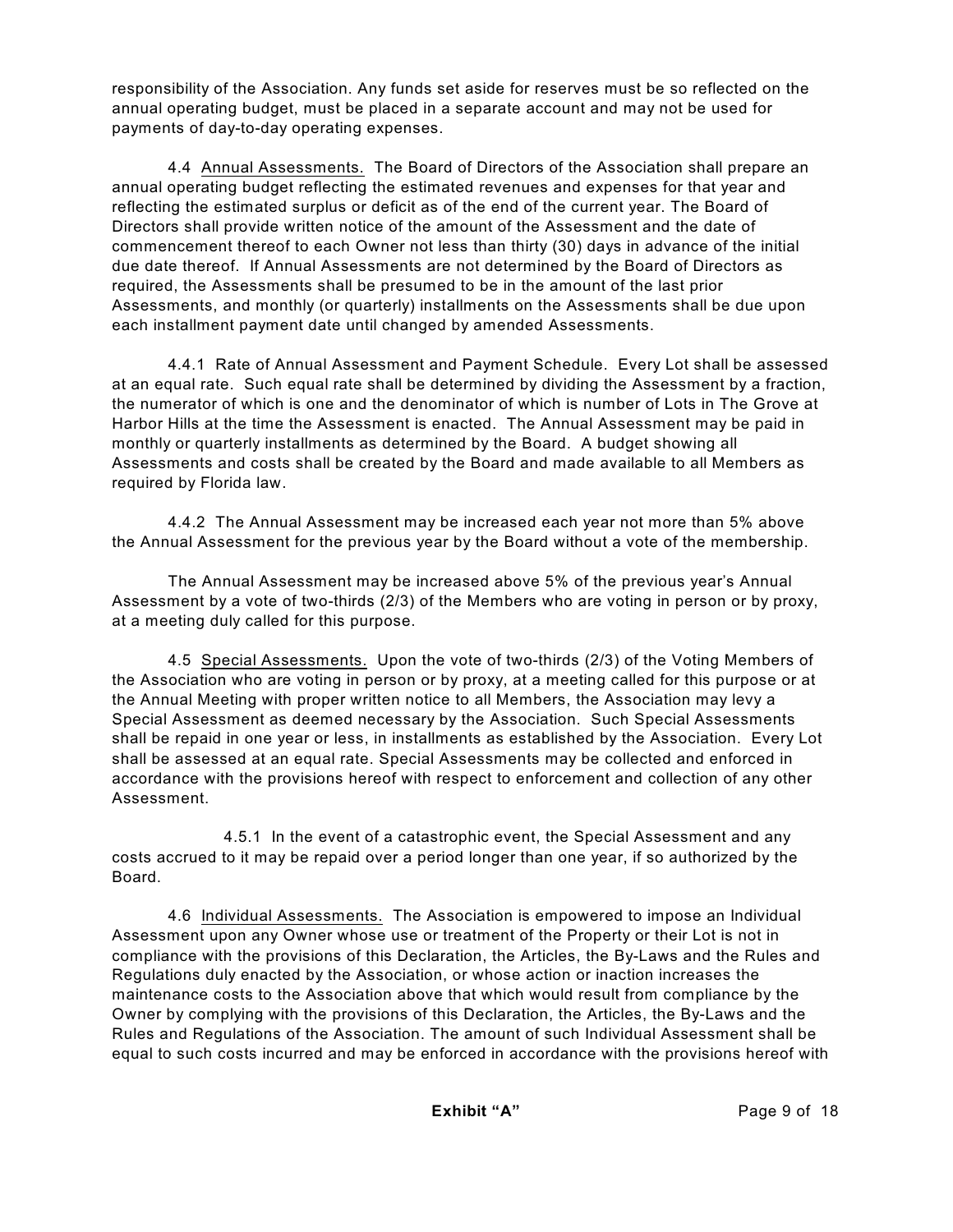respect to enforcement and collection of any other Assessment.

4.7 Effect of Nonpayment of the Assessment/Remedies of the Association. If Assessments are not paid on or before the due date, then such Assessments shall become delinquent, and shall, together with interest thereon, late charges and costs of collection thereof, as hereinafter provided, thereupon become a continuing lien on the Owner's Lot which shall bind such Lot in the hands of the Owner, his/her heirs, successors, devisees, personal representatives and assigns. The obligation of the Owner to pay such Assessment shall remain the Owner's personal obligation. The lien shall relate back to the date of filing the original Declaration, and shall bind the Lot and improvements of the Owner, his/her heirs, successors, devisees, personal representatives and assigns. Such lien shall be prior to all other liens hereinafter created, except as to the lien of first mortgages, as hereinafter provided, and ad valorem taxes. The Association may foreclose the lien in the same manner as a mortgage may be foreclosed. The lien shall secure the amount of the delinquency stated therein and all unpaid Assessments, interest, late charges, costs of collection and attorneys' fees until satisfied of record. No Owner may waive or otherwise escape liability for the Assessments by abandonment of the Lot. As an additional remedy, the Association may pursue a suit to recover a money judgment for unpaid Assessments.

Assessments not paid within fifteen (15) days after the due date shall bear interest from the date of delinquency at the rate established by the Board not to exceed the highest rate authorized by law ("delinquency rate"). Late fees shall be charged in an amount not to exceed the greater of twenty-five (\$25.00) dollars or five (5%) percent of the amount of each installment that is paid past the due date. If the Association engages the services of an attorney to file a lien, protect the Association's rights in a bankruptcy proceeding or in any other action relating to creditors rights, or to collect a delinquent Assessment, the Owner shall be liable for attorneys fees and costs incurred by the Association, whether or not litigation is instituted, and if instituted, whether incurred at trial or on appeal.

4.8 Subordination of Lien to Mortgagees. The lien of the Assessment provided for herein is hereby subordinated to the lien of a bona fide first mortgage on a Lot which mortgage is recorded prior to the recording of a Notice of Lien against such Lot; provided that such subordination shall apply only to Assessments which have become due and payable prior to a sale or transfer of such Lot, pursuant to a decree of foreclosure of such first mortgage or any other proceeding in lieu thereof including a sale or transfer of such Lot pursuant to a deed in lieu of foreclosure. Such sale or transfer shall not relieve such portion of the Property from liability for any Assessment thereafter coming due, nor from the lien of any such subsequent Assessment.

4.9 Transfer Fee. The Association shall charge a conveyance of title fee in the same amount as charged by the Association's management company in a negotiated contract with the management company, as approved by the Board. Said transfer fee shall be paid by or on behalf of the purchaser and shall be applied uniformly to all purchasers; however, the amount of said transfer fee may increase or decrease in order to be consistent with the fee charged by the management company under the terms of the contract then in effect.

## **ARTICLE V ARCHITECTURAL REVIEW**

5.1 The Architectural Review Committee of the Association. The Association shall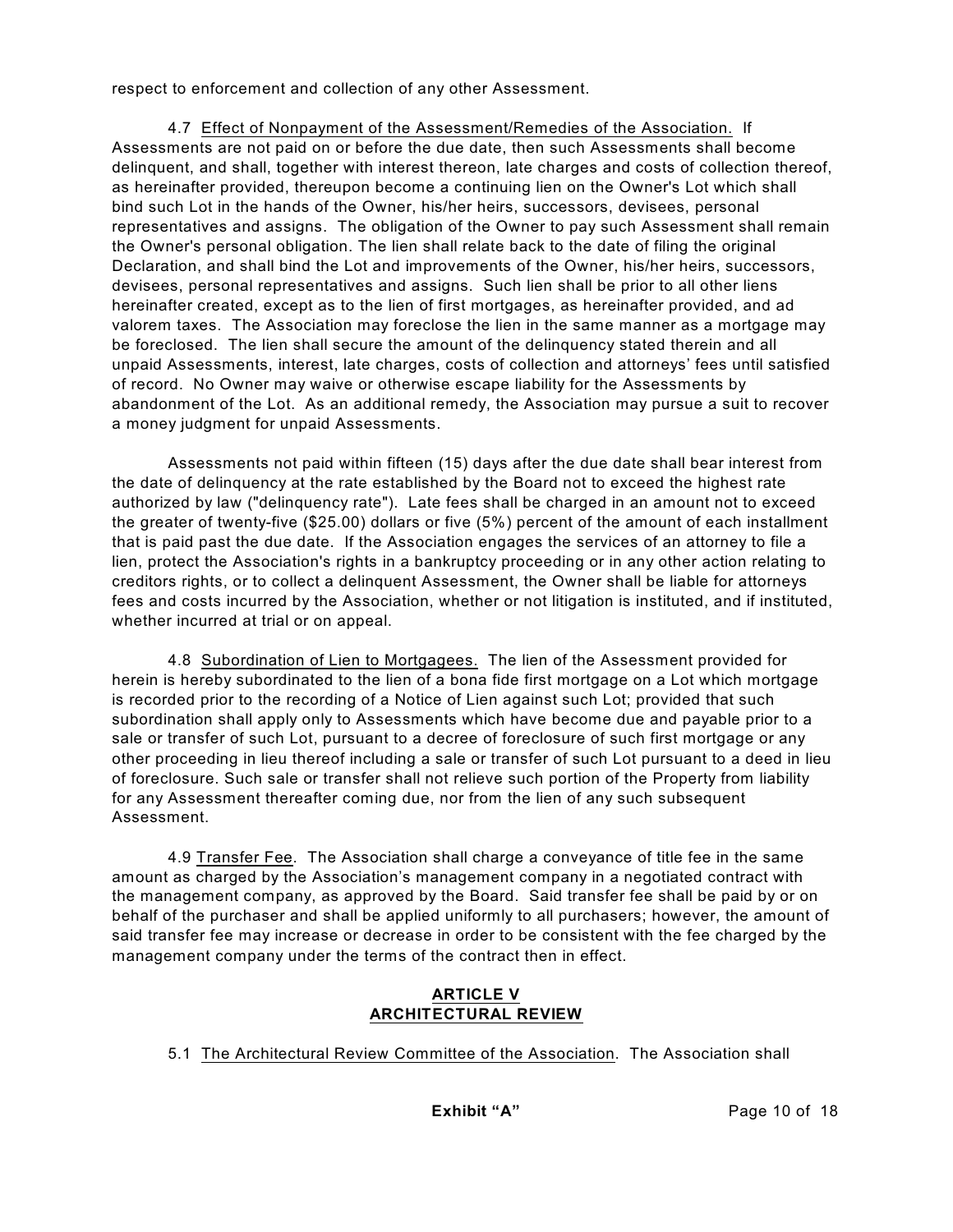establish an Architectural Review Committee ("the ARC") which shall function as follows:

5.1.1 The Board shall appoint Members to the ARC.

5.1.2 No construction, modification, alteration, or other improvement of any nature whatsoever, except interior alterations which do not change or affect the exterior structure or appearance of a building, shall be undertaken on any Lot and no landscaping, lawn decoration, driveway, parking area, or other Lot feature may be placed unless and until the plans for same shall have been approved in writing by the ARC.

5.2 Design Review Procedure. The Board shall adopt, and amend as needed, a Design Review Criteria ("DRC") to assure that Lot improvements shall be in harmony with the surrounding structures and topography. Prior to commencement of construction of a dwelling or any improvements or alterations thereto, Owners must submit copies of plans and specifications to the ARC. The plans and specifications must include at a minimum, construction and site plans and specifications including all proposed landscaping, the location of septic system, and the exterior color scheme. The ARC shall have thirty (30) days to review the plans. If the ARC does not act within thirty (30) days, the non-action by the ARC shall be deemed a disapproval of the plan(s) submitted, unless the ARC has agreed, in writing, to extend its review period. The ARC shall have the right to refuse to approve any plans and specifications which are not suitable or desirable. In approving or disapproving such plans and specifications, the ARC shall consider the DRC. Any party aggrieved by the decision of the ARC shall have the right to make a written request to the Board within thirty (30) days of such decision for a review thereof. The determination of the Board upon reviewing any such decision shall in all events be final. The ARC shall in all cases have the right to designate building setbacks to maintain the general plan for The Grove at Harbor Hills.

5.3 No Warranty. The ARC's review or approval of any construction, modifications, alterations or improvements shall not constitute a warranty as to the same, and neither the Association nor any member or representative of the ARC or the Board of Directors shall be liable for the safety, soundness, workmanship, materials or usefulness for any purpose of any such construction, modifications, improvements or alterations nor as to its compliance with governmental or industry codes or standards. By submitting a request for the approval, the requesting Owner shall be deemed to have automatically agreed to hold harmless and indemnify the ARC, the aforesaid members and representatives, and the Association generally, from and for any loss, claim or damages connected with the aforesaid aspects of the construction, modifications, improvements or alterations.

5.4 Enforcement. Owners, tenants, family members or guests who do not comply with these provisions shall be liable for costs and expenses incurred by the Board in enforcing the provisions hereof, including attorney's fees and court costs. The Board may levy fines and penalties against Owners, tenants, family members, guests, contractors and subcontractors for violations of the terms of this Declaration, the Articles, the By-Laws, the DRC, and the Rules and Regulations of the Association, whether such violation is a violation by the Owner or by an Owner's agent, tenants, family members, guests, contractor, or subcontractor. Owners are liable for all construction activities on their Lot. The Board may also seek to enforce the provisions hereof by injunction.

5.5 Meeting of the Architectural Review Committee. A meeting of the ARC occurs when a quorum of the Committee gathers to conduct Committee business. A majority of the members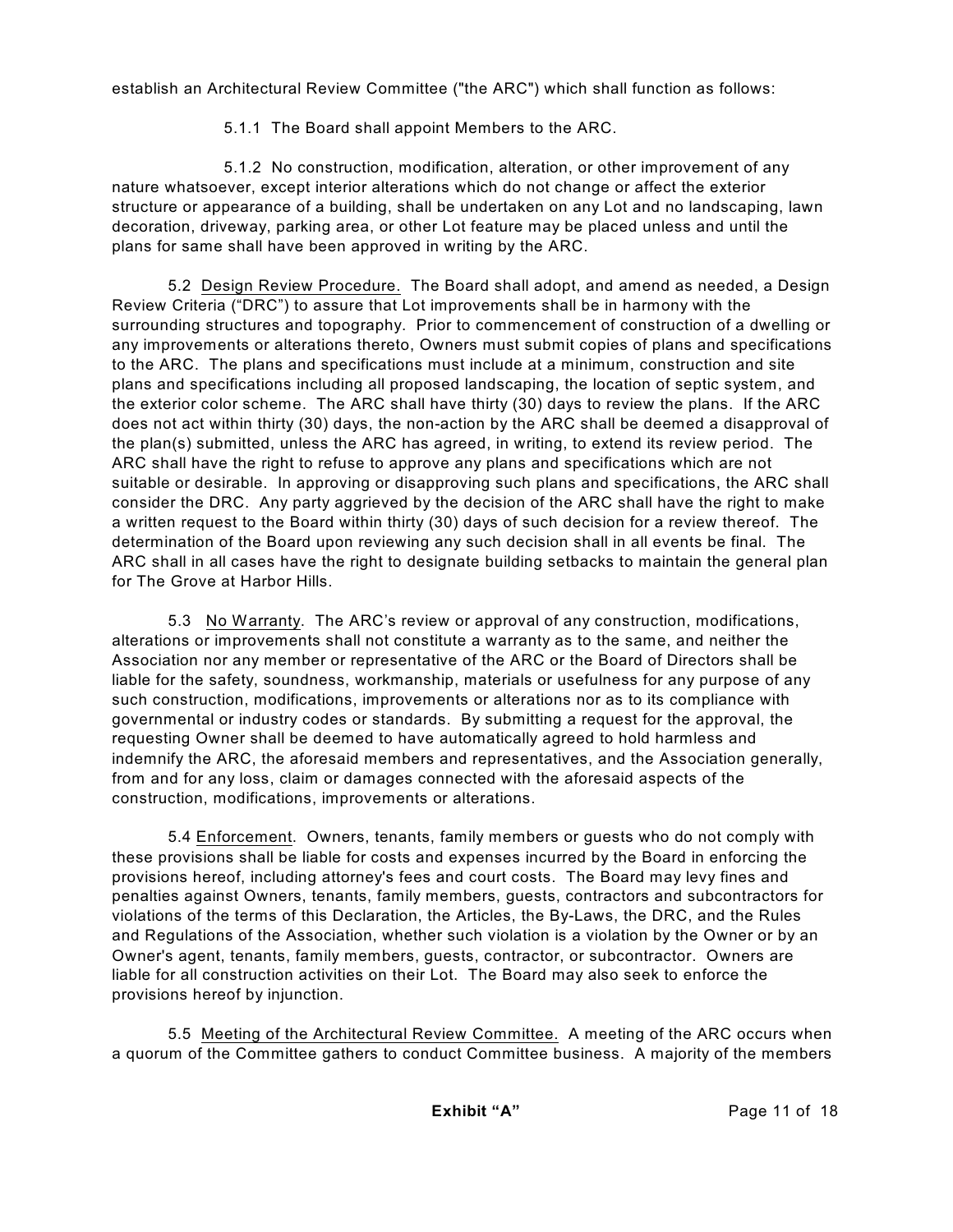of the ARC shall constitute a quorum. All meetings of the Committee shall be open to all Members of the Association except for meetings between the Committee and its attorney with respect to proposed or pending litigation where the contents of the discussion would otherwise be governed by the attorney-client privilege. Notice of all Committee meetings shall be posted, mailed or delivered in accordance with the provisions of Florida Statutes Section 720.303(2). Committee members may not vote by proxy or secret ballot.

## **ARTICLE VI THE USE RESTRICTIONS**

6.1 Purpose of Lot. No Lot shall be used for anything other than residential purposes. Except as otherwise provided herein, no building shall be erected, altered, placed or permitted to remain on any Lot other than a single-family dwelling which shall comply with the requirements of the DRC. Modular homes and mobile home are specifically prohibited. Outbuildings, sheds and the like are also prohibited.

6.2 Subdivision. No Lot shall be subdivided or split or combined by any means whatsoever. Nothing herein contained shall be construed to prohibit the creation of easements required by applicable governmental regulations.

6.3 Sidewalks. Sidewalks are required to be constructed by Owners in conjunction with the construction of Lot improvements in areas of The Grove at Harbor Hills designated by the ARC. Sidewalks must be constructed and thereafter maintained by the Owner in accordance with the DRC.

6.4 Landscaping. The Owner of each Lot shall be obligated to sod, to landscape with shrubs, bushes and trees in a manner approved by the ARC and to improve the Lot with an underground irrigation system. At a minimum, the following standards shall apply:

- 6.4.1. All Lots shall be attractively landscaped and well manicured;
- 6.4.2. The Owner shall promptly resod or reset any area of a Lot where sod has died or has been removed or damaged;
- 6.4.3. No portion of a Lot may be paved or similarly covered except as may be approved by the Association;
- 6.4.4 All lawns and landscaping area are to be maintained in a clean, trashfree and pest-free condition; and
- 6.4.5 The Owner shall at all times maintain his/her Lot in aesthetically attractive appearance, cutting grass before it reaches six (6) inches in height, removing dead growth and fallen vegetation, irrigating, and applying fertilizer and insecticides at regular intervals.

6.5 Pets. Only domestic dogs, cats or other household pets may be kept on the Lots, provided that they are not kept, bred or maintained for any commercial purposes, and only if such pets do not cause a disturbance or a nuisance on the Property. No more than two (2) household pets per Lot are permitted. Owners shall comply with all regulations, ordinances, and statutes of any public agency having jurisdiction over the Property which relate to animals.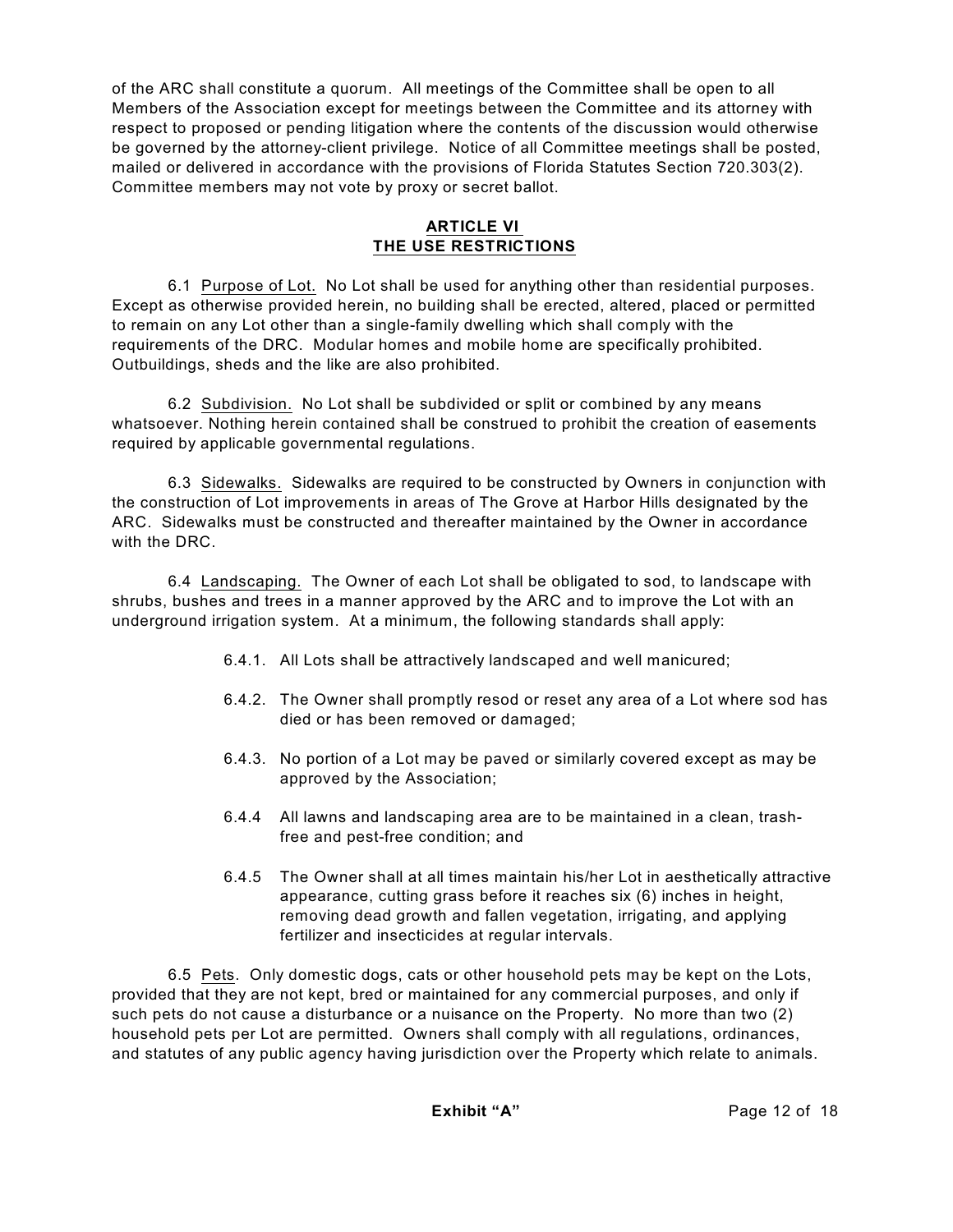The Owners of record of any Lot in which the household pets become an annoyance or nuisance to the neighborhood, shall take the necessary steps to negate such annoyance or nuisance immediately. In the event any dispute shall arise in reducing or negating said annoyance or nuisance, the Board shall be empowered upon written petition of one or more of the affected Owners to require the Owner to remove the pet from The Grove at Harbor Hills.

6.6 Signs. Except as may be required by legal proceedings, or as otherwise permitted by the Association, no sign, advertisement or notice may be displayed within the Property, unless express prior written approval of the size, shape, content and location has been obtained from the ARC. If after demand and reasonable notice to Owner, such Owner has not removed an unapproved sign, the Association may, through a representative, enter the Owner's Lot and remove such sign without liability therefore. Owner hereby grants a license to the Association for such purpose.

6.7 Paving. All driveway surfaces shall be finished with broom finish concrete in a natural cement color, or with pressed concrete, brick, interlocking concrete pavers or other stone aggregate finishes, the color of which shall be compatible with those used throughout The Grove at Harbor Hills. All driveway surfaces, including those painted or stained, must be approved by the ARC.

6.8 Games and Play Structures. All swings, basketball backboards or any other fixed games or play structures shall be installed only on that portion of the Lot located in the rear of a residence and shall not be installed or located in such manner as to be exposed to view from any private street as expressly approved by the ARC.

6.9 Installations. The installation of any antenna or satellite dish that is protected by Federal law shall not occur until notice of such installation is first supplied to the Association, and the Association shall have the right to promulgate Rules and Regulations regarding the location and screening of the same; provided, however, such Rules and Regulations do not violate Federal law. The installation of any other antenna, aerial, satellite dish or other receiver transmitting device or any similar exterior structure or apparatus may be erected on a Lot except pursuant to standards adopted by the ARC. No ham radios or radio transmission equipment shall be operated or permitted to be operated in or on the Property. Solar hot water heating equipment and piping may be installed, but only in accordance with the DRC and as approved by the ARC.

6.10 Outside Lighting. All outside lighting must be approved by the ARC. No spotlights, floodlights or similar high intensity lighting shall be placed or utilized upon any Lot which in any way will allow light to splash onto any other Lot without the written authorization of the ARC. The DRC may mandate minimal lighting of Lots for safety reasons. All approved lights must be kept in good working order. Seasonal lighting, if permitted, will be governed by the DRC.

# 6.11 Motor Vehicles, Trailers, Campers, Etc.

6.11.1 Each Owner shall provide garage parking on its Lot for a minimum of two passenger vehicles. Said passenger vehicles may be parked in the driveway of a Lot as long as they have a current license plate and tag and are operational. In addition, short term guest parking is permitted on the driveway as set forth in the Rules and Regulations. There shall be no outside storage or parking on a Lot in excess of three (3) days within any thirty (30) day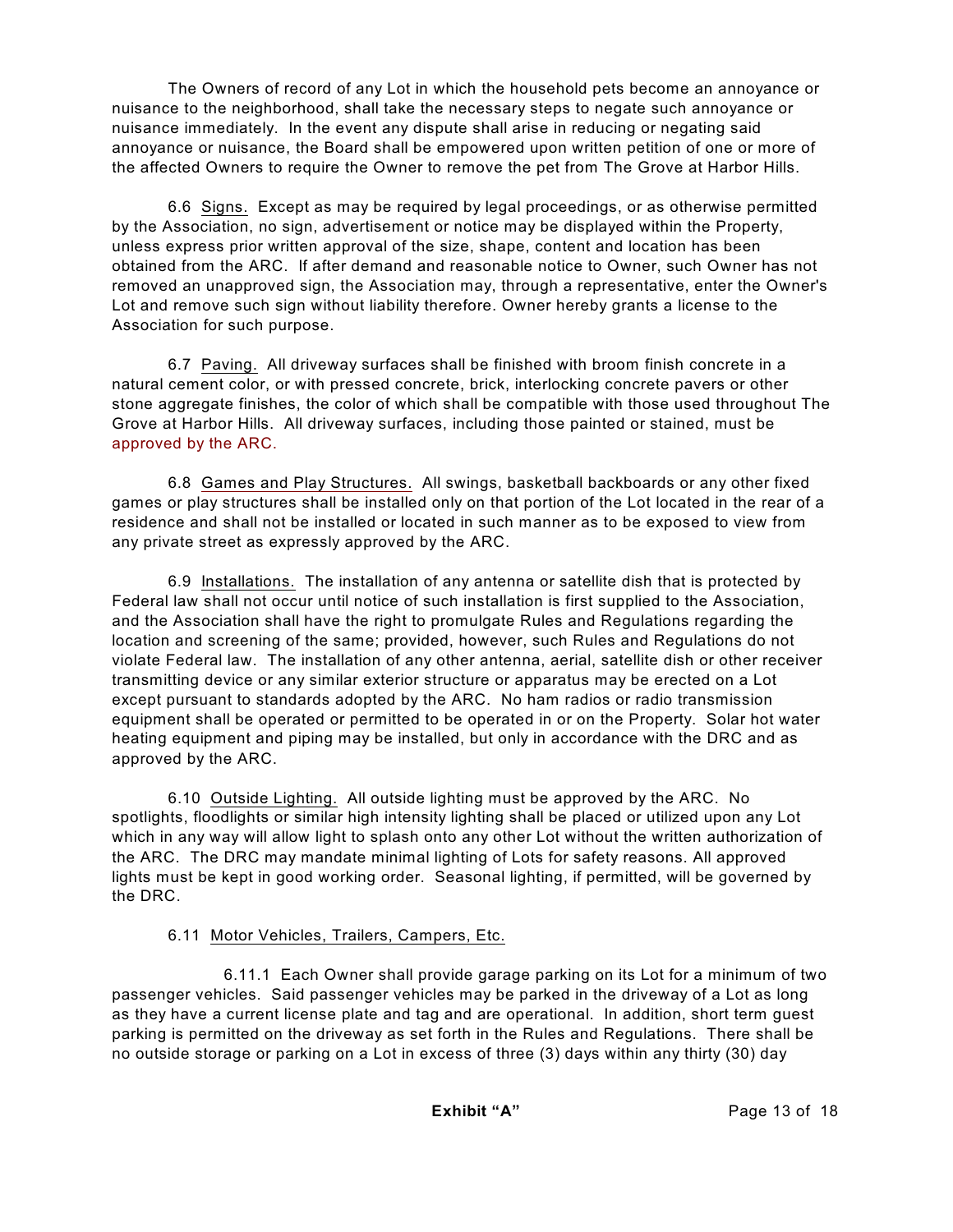period of any boat or other watercraft, mobile home, trailers (either with or without wheels), motor home, camper, or any other related forms of transportation or recreational vehicles. The Association may further define the term transportation or recreational vehicles in the Rules and Regulations. Parking or storing any of the aforesaid transportation or recreational vehicles within any portion of the Common Area is forbidden. The aforesaid transportation or recreational vehicles may be parked or stored within a fully-enclosed garage.

6.11.2 The use of motorized go-carts, all terrain vehicles (ATV's), and mopeds is prohibited within The Grove at Harbor Hills.

6.11.3 No more than two (2) passenger vehicles, which are operational and have a current license plate and tag, may be parked in the driveway of any Lot at one time so as to be visible from any street, common area or any Lot, except for short term guest parking as set forth in the Rules and Regulations.

6.11.4 No Owners or other occupants of any portion of the Property shall repair or restore any vehicle of any kind upon or within the Property, except for emergency repairs and then only to the extent necessary to enable the movement thereof to a proper repair facility. Vehicles shall be parked only within Lots on paved surfaces and shall not block sidewalk or cart paths. Parking by Owners within street rights-of-way is prohibited. The Association is authorized to tow vehicles parked in violation hereof and charge the expense therefore against the Owner in violation. Overnight parking in the streets shall be prohibited. However, an exception to the restriction of prohibiting overnight parking in the streets is a special circumstance (e.g. wedding, funeral, birth or anniversary celebration).

6.11.5 The parking of commercial vehicles is prohibited at any time on driveways, streets, or anywhere within The Groves at Harbor Hills, except for loading and unloading purposes, providing services for a resident, or when parked entirely within a garage. The definition of commercial vehicles shall be as set forth in the Rules and Regulations of the Association.

6.11.6 No exceptions to the parking regulations will be allowed unless approved by the Board of Directors.

6.12 Delivery and Construction Hours. Unless otherwise authorized by the Association, construction activities, other than work to be performed on the inside of a residence which is enclosed, shall only be permitted on Monday through Friday between the hours of 7 a.m. and 7 p.m., and on Saturday between the hours of 9 a.m. and 4 p.m., excluding therefrom national holidays. In addition, delivery of construction materials shall only be permitted on Monday through Friday between the hours of 7 a.m. and 7 p.m., and on Saturday between the hours of 9 a.m. and 4 p.m., excluding therefrom National holidays. Storage and removal of construction debris shall be in accordance with the DRC and any additional requirements imposed by the ARC.

6.13 Mailboxes. No individual mailboxes shall be installed on the Property. Cluster mailboxes shall be installed and maintained by the Association.

6.14 Leasing. All leases of Lots shall be restricted to residential use only. Partial leases (e.g. room or rental of portions of the residence) are prohibited. Owners may lease their Lots no more frequently than twice per calendar year. Owners shall be responsible for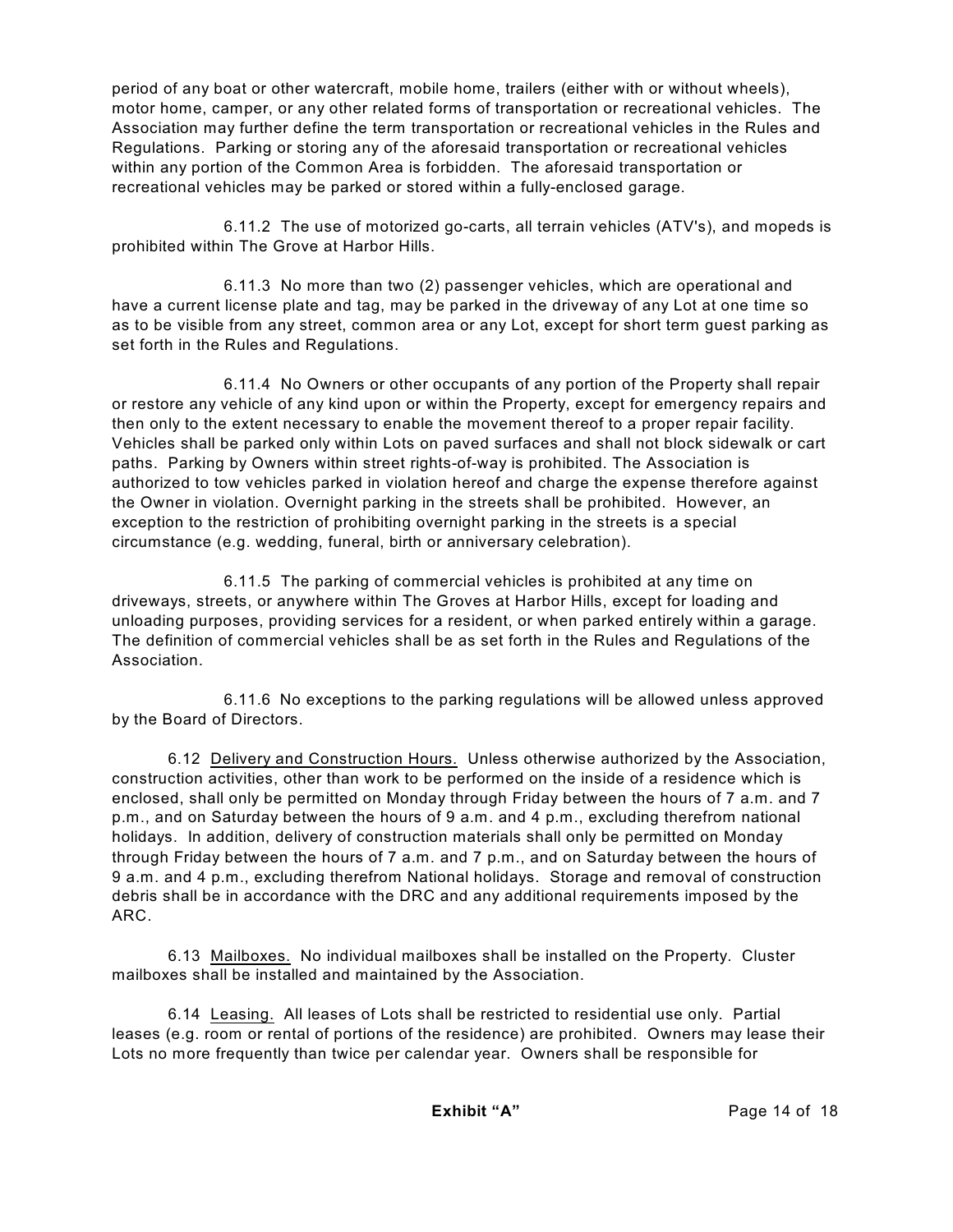providing a copy of the lease to the Association at the time of leasing. Owners shall be personally liable for the actions of their tenants. Owners shall be responsible for apprising the tenants of the Rules and Regulations of The Grove at Harbor Hills. Failure to comply with these provisions may result in certain remedies being applied, including but not limited to, termination of the lease.

6.15 Fences. No fences or walls shall be erected without approval by the ARC.

6.16 Swimming Pools. Swimming pools may be constructed on any Lot in the rear yard subject to Lake County rules and regulations and the approval of the ARC.

6.17 Garbage Receptacles, Other Containers and Mechanical Equipment. All garbage receptacles, fuel tanks, meters, air conditioning, heating and pool equipment and other equipment which are placed or stored outside of the residence, must be placed or stored in an area so that they are concealed from view from roads and adjacent Lots. Any such visual barrier shall be consistent with the DRC, which may require construction of privacy walls or buffer landscaping.

6.18 Parking. Parking shall only be authorized at The Grove at Harbor Hills in such areas that are designated for parking purposes. Parking Rules and Regulations shall be promulgated by the Board of Directors.

6.19 Rules and Regulations. The Board of Directors of the Association shall have the power and right to promulgate and amend Rules and Regulations concerning the use of the Lots and the Common Areas. No Owner shall violate the Rules and Regulations as the same are from time to time adopted by the Association. The prohibitions and restrictions contained in this Article shall be self-executing without implementation by Rules and Regulations of the Association; but the foregoing shall not be construed as an implied prohibition against the Association's extending the scope of such prohibitions and restrictions by enacting from time to time Rules and Regulations consistent with this Declaration.

## **ARTICLE VII ENFORCEMENT OF, AMENDMENTS TO, AND TERM OF RESTRICTIONS, CONDITIONS, COVENANTS, RESERVATIONS AND LIENS**

7.1 Enforcement. The Association or any Owner shall have the right to enforce by a proceeding at law or in equity all restrictions, conditions, covenants, reservations, liens, easements, and charges, now or hereafter imposed by the provisions of this Declaration, the Articles and By-Laws and the Rules and Regulations promulgated by the Board. Failure by the Association or by any Owner to enforce any covenant or restriction herein contained shall in no event be deemed a waiver of the right to do so thereafter.

The St. John's River Water Management District shall have the right to enforce, by a proceeding at law or in equity, the provisions contained in this Declaration which relate to the maintenance, operation and repair of the Surface Water or Stormwater Management System.

7.2 Approval of Association Lawsuits by Owners. The Association shall be required to obtain the approval of at least two-thirds of the Members, who are voting in person or by proxy, at a duly called meeting of the Members at which a quorum is present, prior to engaging an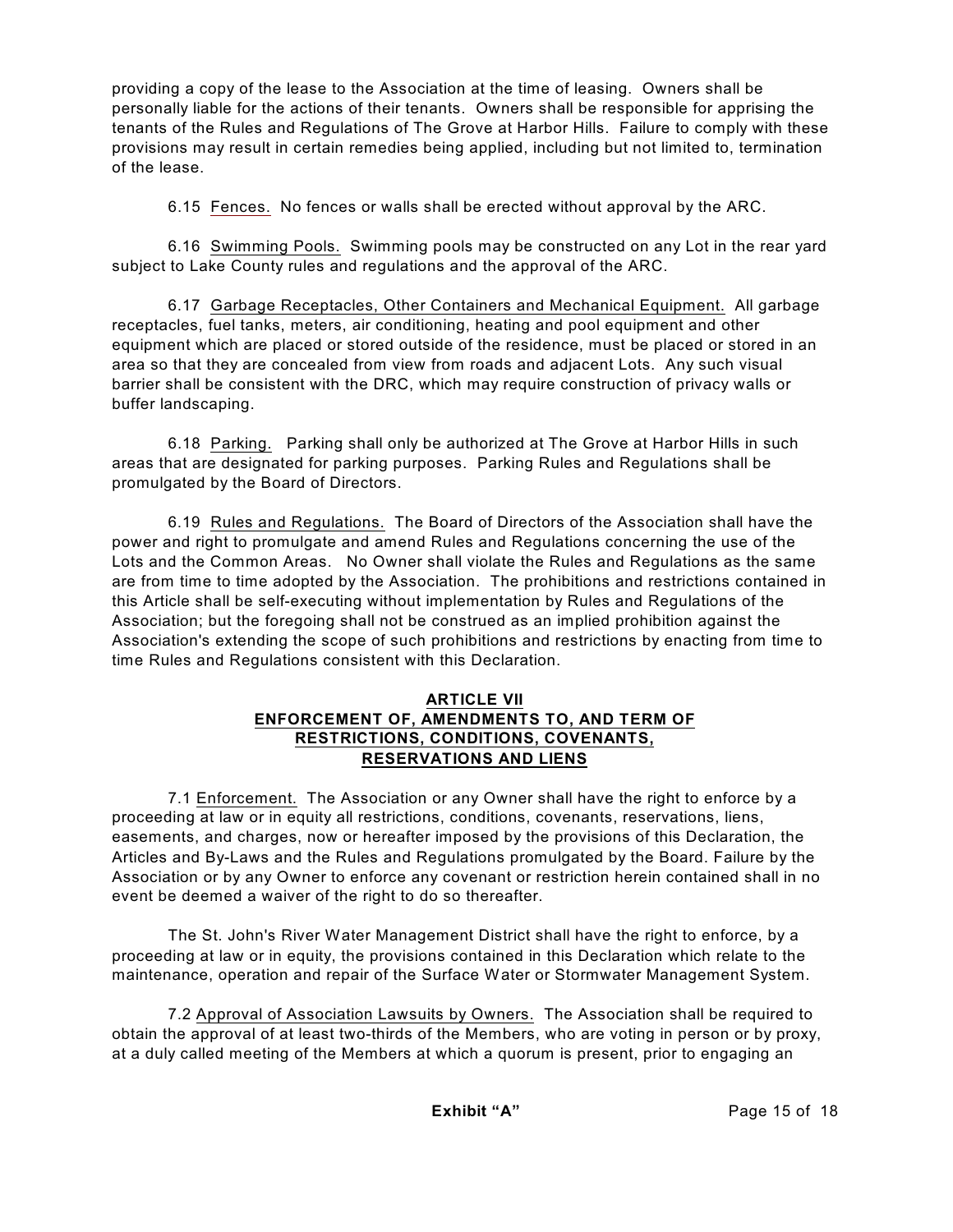attorney or other expert to represent them and prior to the payment of legal or other fees to persons or entities engaged by the Association for the purpose of suing, or making, preparing or investigating any lawsuit, or commencing any lawsuit other than for the following purposes:

(a) the collection of Assessments;

(b) the collection of other charges which Owners are obligated to pay pursuant to this Declaration, the Articles or By-Laws of the Association;

(c) the enforcement of the use and occupancy restrictions contained in this Declaration, the Articles or By-Laws of the Association; or

(d) in an emergency where waiting to obtain the approval of the Members creates a substantial risk of irreparable injury to the Property, the Association or Member(s); or

(e) defending a lawsuit instituted against the Association.

7.3 Failure of Compliance by Owner. In addition to the Association's right to institute fines and/or suspensions as set forth in Article X of the By-Laws, in the event an Owner fails to perform the Owner's responsibilities pertaining to maintenance of Owner's Lot or undertakes unauthorized improvements or modifications, the Association, at the Owner's sole cost and expense, as hereinafter set forth, shall have the right to repair, maintain and/or replace portions of Owner's dwelling, or other improvements upon his/her Lot including grass areas, landscaping and sprinkler system. Developer hereby reserves and creates an easement across each Lot in favor of the Association and its authorized agents, for the purposes of performing any act necessary to insure compliance with the provisions hereof. In the event an Owner fails to perform an Owner's maintenance responsibility on his/her Lot or causes any damage to any improvement which the Association has the responsibility to maintain, repair, or replace, or Owner undertakes unauthorized improvements or modifications to his/her dwelling or any other portions of his/her Lot or to the Common Area, or erection of unauthorized structures or signs, the Association, after approval of a majority vote of the Board of Directors and ten (10) days prior written notice, shall have the right, through its agents and employees, to enter upon said Lot and cause the required repairs or maintenance to be performed, or as the case may be, remove unauthorized improvements or modifications or signs, and the same shall not constitute a trespass or otherwise be actionable. The cost thereof, plus reasonable overhead cost to the Association, the attorney's fees and court costs at all levels of proceedings, whether or not suit is filed, shall be added to and become a part of the Assessment to which the Lot is subject.

7.4 Term; Amendment. The covenants and restrictions of this Declaration shall run with and bind the Property for a term of twenty-five (25) years from the date this Declaration is recorded in the Public Records of Lake County, Florida, after which time they shall be automatically extended for successive periods of ten (10) years each. This Declaration may be amended at any time by one of the following methods: (a) by approval of at least 75% of the Voting Members in The Grove at Harbor Hills at a duly called meeting of the Members as evidenced by a certification thereof by the Secretary of the Association which is recorded in the Public Records; or (b) by the execution and recording of an instrument evidencing the amendment executed by at least 75% of the Voting Members in The Grove at Harbor Hills, which instrument is effective upon being recorded in the Public Records.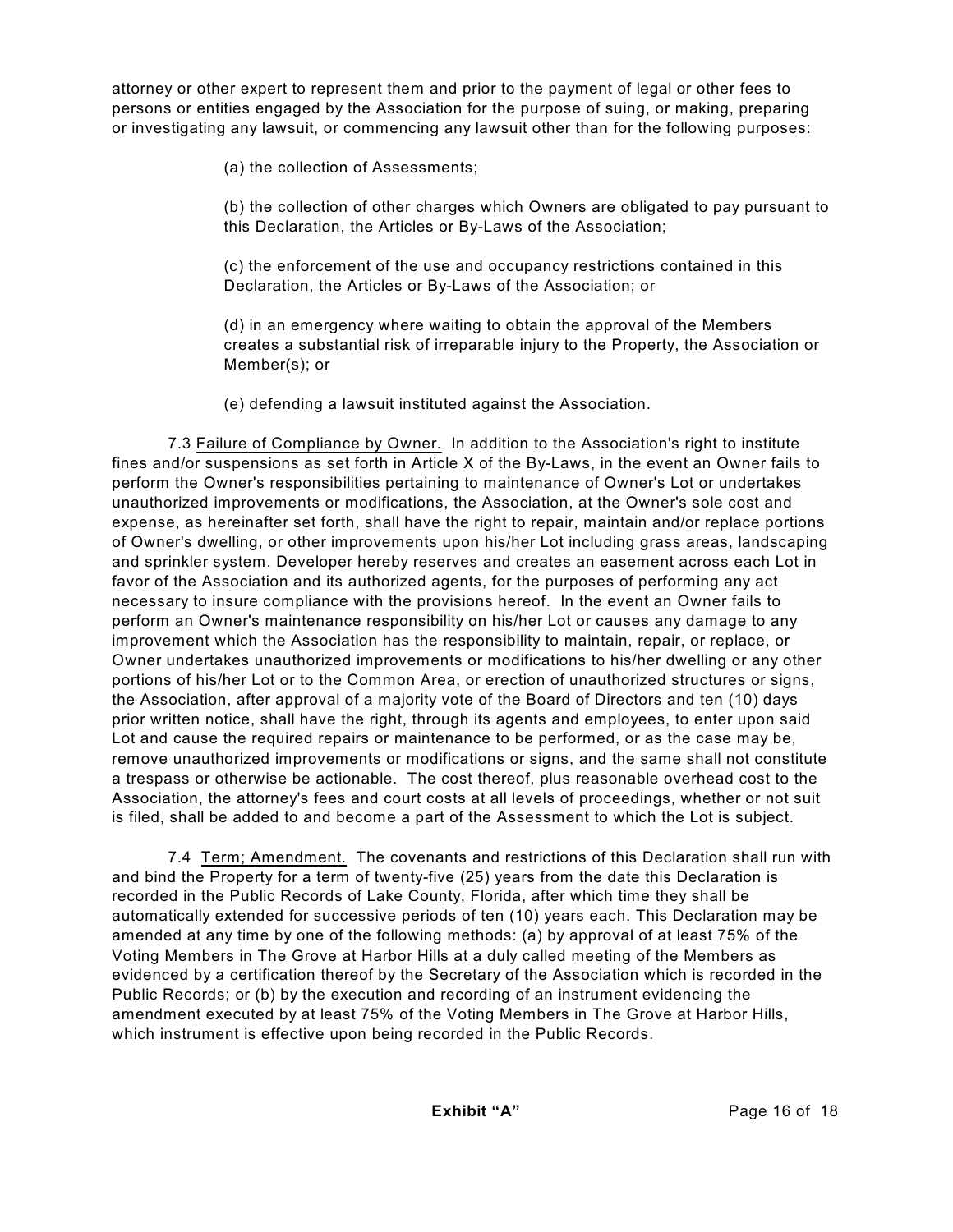7.5 Amendment Requiring Approval of St. John's River Water Management District. Any amendment to this Declaration which may alter any provision relating to the Surface Water or Stormwater Management System, beyond maintenance in its original condition, including the water management portions of the Common Areas, must have the prior approval of the St. John's River Water Management District.

7.6 Association Dissolution. In the event the Association should dissolve, it may not dispose of any Common Area or open space by sale otherwise without first offering to dedicate same to Lake County. This provision shall not prevent the Association from merging with another homeowner's association.

#### **ARTICLE VIII MISCELLANEOUS**

8.1 Indemnification. Each Owner agrees to indemnify, defend, and hold the Association harmless from all claims, damages, costs, and other obligations and liabilities from or in connection with the activities or omissions of the Owner, his/her family members, his agents, representatives, invitees, contractors, subcontractors or other persons for whom the Owner is responsible within the Property.

8.2 Conflicts. If there are conflicts between the provisions of this Declaration, the Articles, and the By-Laws, the provisions of this Declaration, the Articles, and the By-Laws (in that order) shall prevail.

8.3 Governing Law. The construction, validity and enforcement of this Declaration shall be determined according to the laws of the State of Florida. The venue of any action or suit brought in connection with this Declaration shall be in Lake County, Florida.

8.4 Severability of Provisions. All covenants and restrictions set forth herein are separate and independent. Invalidation of any one of these covenants or restrictions by judgment or court order shall in no way affect any other provisions which shall remain in full force and effect.

This Second Amended and Restated Declaration was duly and properly amended by the approval of Owners who own not less than 75% of the Lots at a duly called meeting of the Members.

| Executed at<br>$.200$ .                     | (city), Lake County, Florida, on this the<br>day of        |
|---------------------------------------------|------------------------------------------------------------|
| Signed and delivered<br>in the presence of: | THE GROVE AT HARBOR HILLS<br>HOMEOWNER'S ASSOCIATION, INC. |
| <b>Signature of Witness</b>                 | By:                                                        |
|                                             | <b>Print Name:</b>                                         |
| <b>Print Name</b>                           | President                                                  |
|                                             |                                                            |